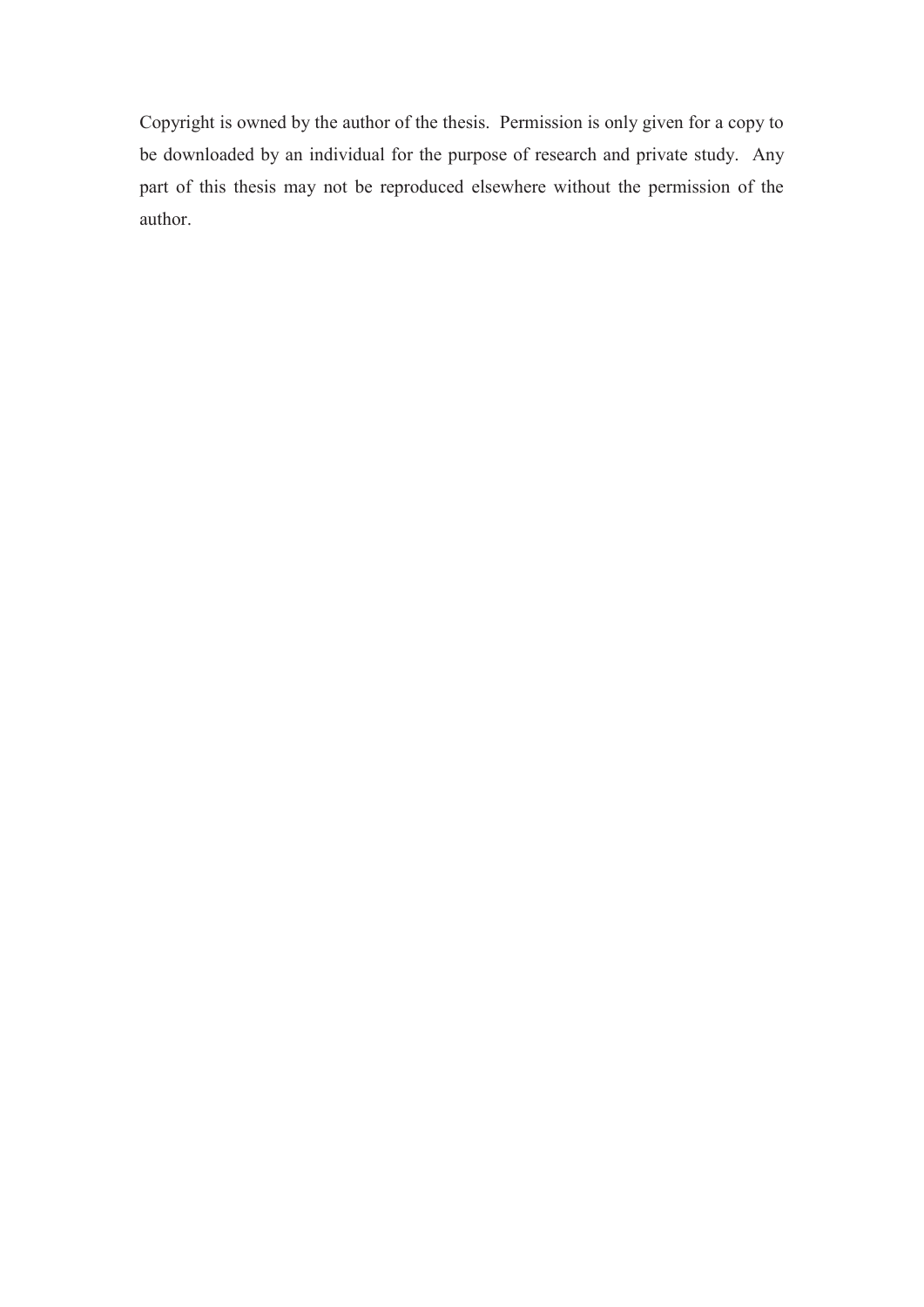# **Multi-microphone Speech Enhancement Technique using a Novel Neural Network Beamformer**

A thesis presented in partial fulfilment of the requirements for the degree of

#### DOCTOR OF PHILOSOPHY in Engineering

#### at Massey University, Albany, New Zealand.

Vaitheki Yoganathan

2014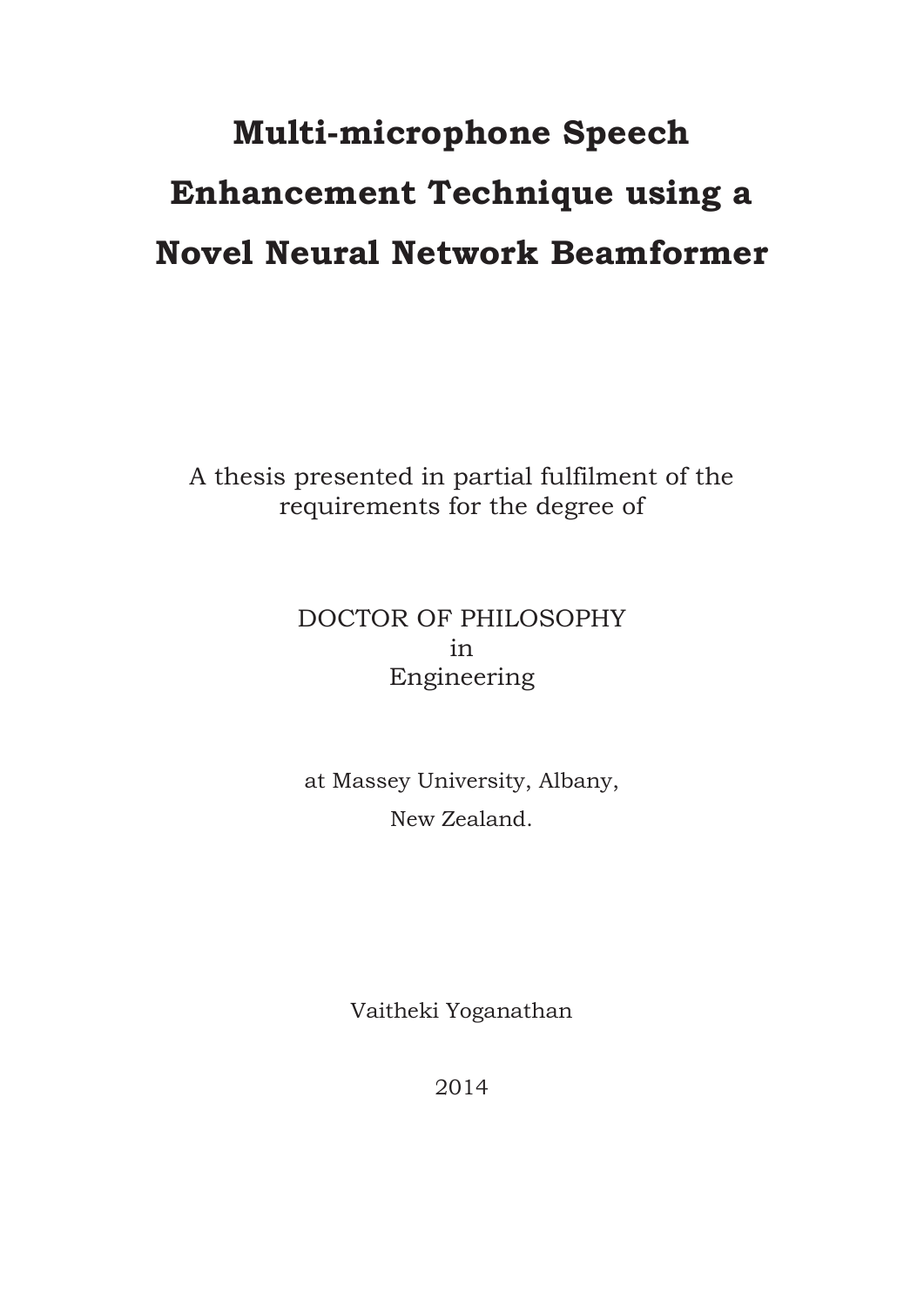#### **Abstract**

This thesis presents a novel speech enhancement algorithm to reduce the background noise from the acquired speech signal. It introduces an innovative idea for the speech beamformer using an input delay neural network based adaptive filter for noise reduction.

Speech communication is considered as the most popular and natural way for humans to communicate with computers. In the past few decades, there has been an increased demand for speech-based applications; examples include personal dictation devices, hands-free telephony, voice recognition for robotics, speech-controlled equipment, automated phone systems, etc. However, these applications require a high signal-tonoise ratio to function effectively. The background noise sources such as factory machine noises, television, radio, computer or another competing speaker, often degrade the performance of the acquired signals. The problem of removing these unwanted signals from the acquired speech signal has been investigated by various authors. However, there is still room for improvement to the existing methods.

A multi-microphone neural network based switched Griffiths-Jim beamformer structure was implemented using the Labview software. The conventional noise reduction section of the Griffiths and Jim beamformer structure was improved with a non-linear neural network approach. A partially connected three-layer neural network structure was implemented for rapid real-time processing. The error backpropagation algorithm was used here to train the neural network structure. Although it is a slow gradient learning algorithm, it can be easily replaced with other algorithms such as the fast back-propagation algorithm.

The proposed algorithms show promising noise reduction improvement over the previous adaptive algorithms like the normalised least mean squares adaptive filter. However, the performance of the neural network depends on its chosen parameters such as learning rate, amount of training given, and the size of the neural network structure. Tests with a speech-controlled system demonstrate that the neural network based beamformer significantly improves the recognition rate of the system.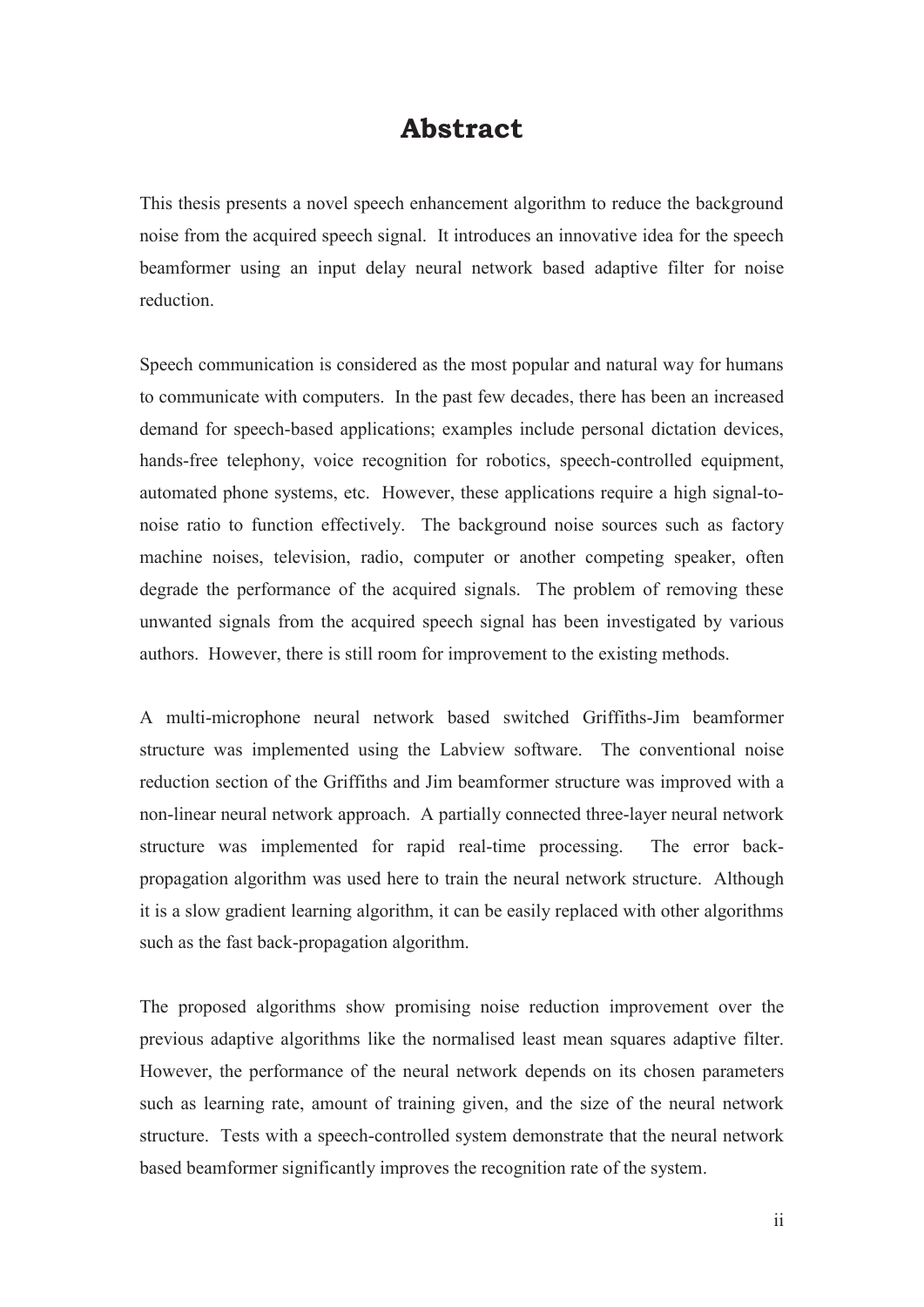#### **Acknowledgements**

First of all, I am truly grateful to my former supervisor Associate Professor Tom Moir for his guidance throughout my studies. I have learned a lot from him, and this research wouldn't have been possible without his knowledge and advice. I would like to thank my current supervisors, Dr. Fakhrul Alam and Dr. M. A. Rashid, for their guidance in writing my thesis and their support during my time at Massey University.

This research was supported by the Technology for Industry Fellowships New Zealand scholarship for the first three years of my studies. This scholarship was awarded to work with the Vibration Consultants Company to develop a noise canceller for the speech-controlled instrument. Also, I would like to thank the company owners, Dennis Page and Elisabeth Page, for allowing me to work with them as part of this scholarship programme. I specially want to thank the company mentor, Darryl Ovens, for his guidance and support during this time.

I would also like to thank my family and friends for being there for me and encouraging me throughout my studies. I am also extremely grateful to my fellow colleagues at the university for their on-going support.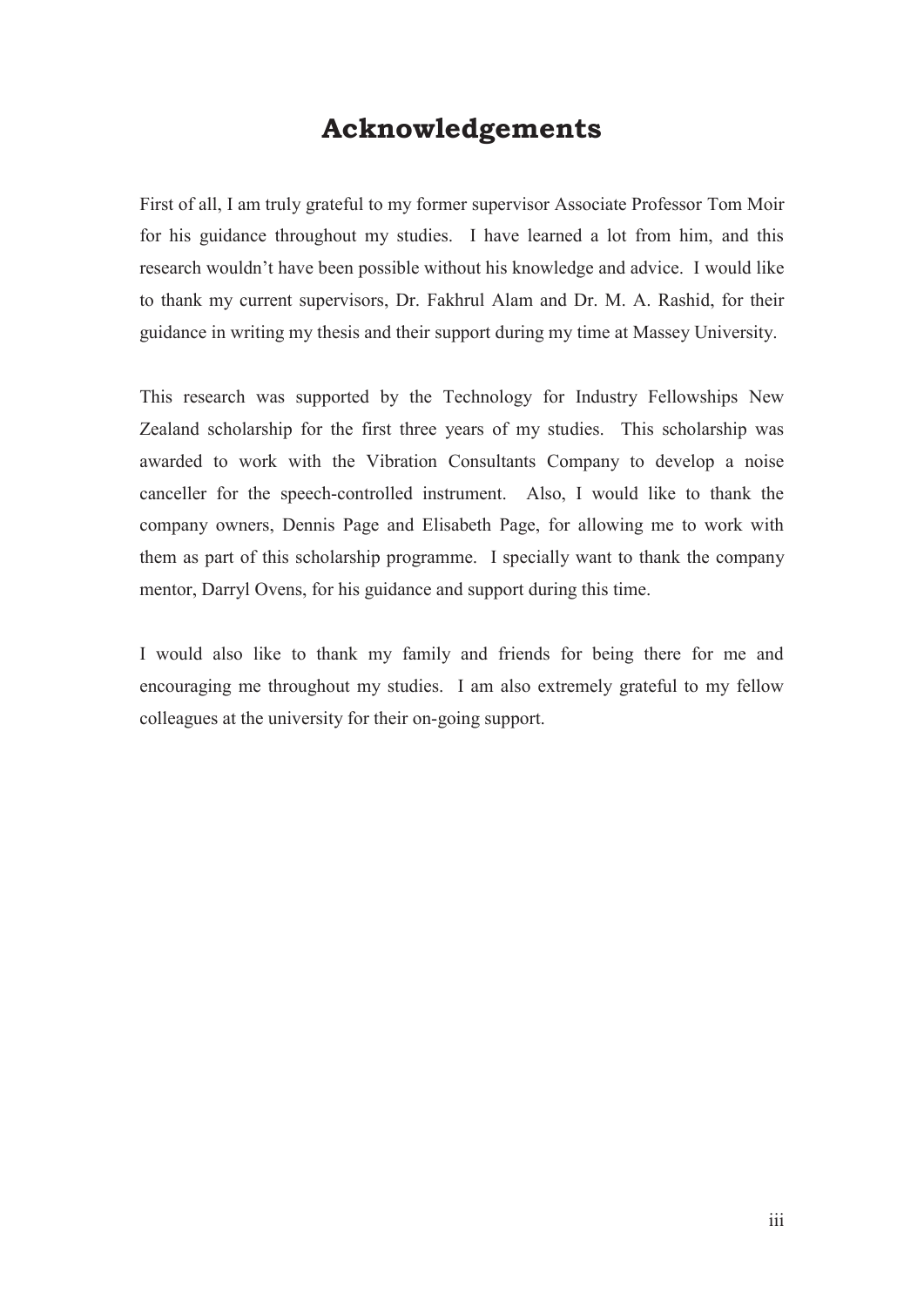## **Table of Contents**

| 1.1                                                                            |  |
|--------------------------------------------------------------------------------|--|
| 1.2                                                                            |  |
| 1.3                                                                            |  |
| 14                                                                             |  |
| 1.5                                                                            |  |
|                                                                                |  |
| 21                                                                             |  |
| 2.1.1                                                                          |  |
| $2.2^{\circ}$                                                                  |  |
| 2.2.1                                                                          |  |
| 2.3                                                                            |  |
| 2.3.1                                                                          |  |
| 2.4<br>2.5                                                                     |  |
|                                                                                |  |
| <b>CHAPTER 3 DESIGN AND DEVELOP A SPEECH ENHANCEMENT</b><br><b>ALGORITHM32</b> |  |
| 3.1                                                                            |  |
| 3.2                                                                            |  |
| 3.2.1                                                                          |  |
| A New Neural Network Based Noise Reduction Filter 41<br>3.2.1                  |  |
| 3.2.2                                                                          |  |
| 3.3                                                                            |  |
| <b>EXPERIMENTAL RESULTS FROM THE SPEECH</b><br><b>CHAPTER 4</b>                |  |
|                                                                                |  |
| 4.1<br>Experimental Results from the Variance Based VAD Algorithm57            |  |
| 4.1.1<br>4.1.2                                                                 |  |
| 4.1.3                                                                          |  |
| 4.1.4                                                                          |  |
| 4.2                                                                            |  |
| 4.2.1                                                                          |  |
| 4.2.2                                                                          |  |
| 4.2.3                                                                          |  |
| 4.3                                                                            |  |
| 4.3.1                                                                          |  |
| 4.3.2                                                                          |  |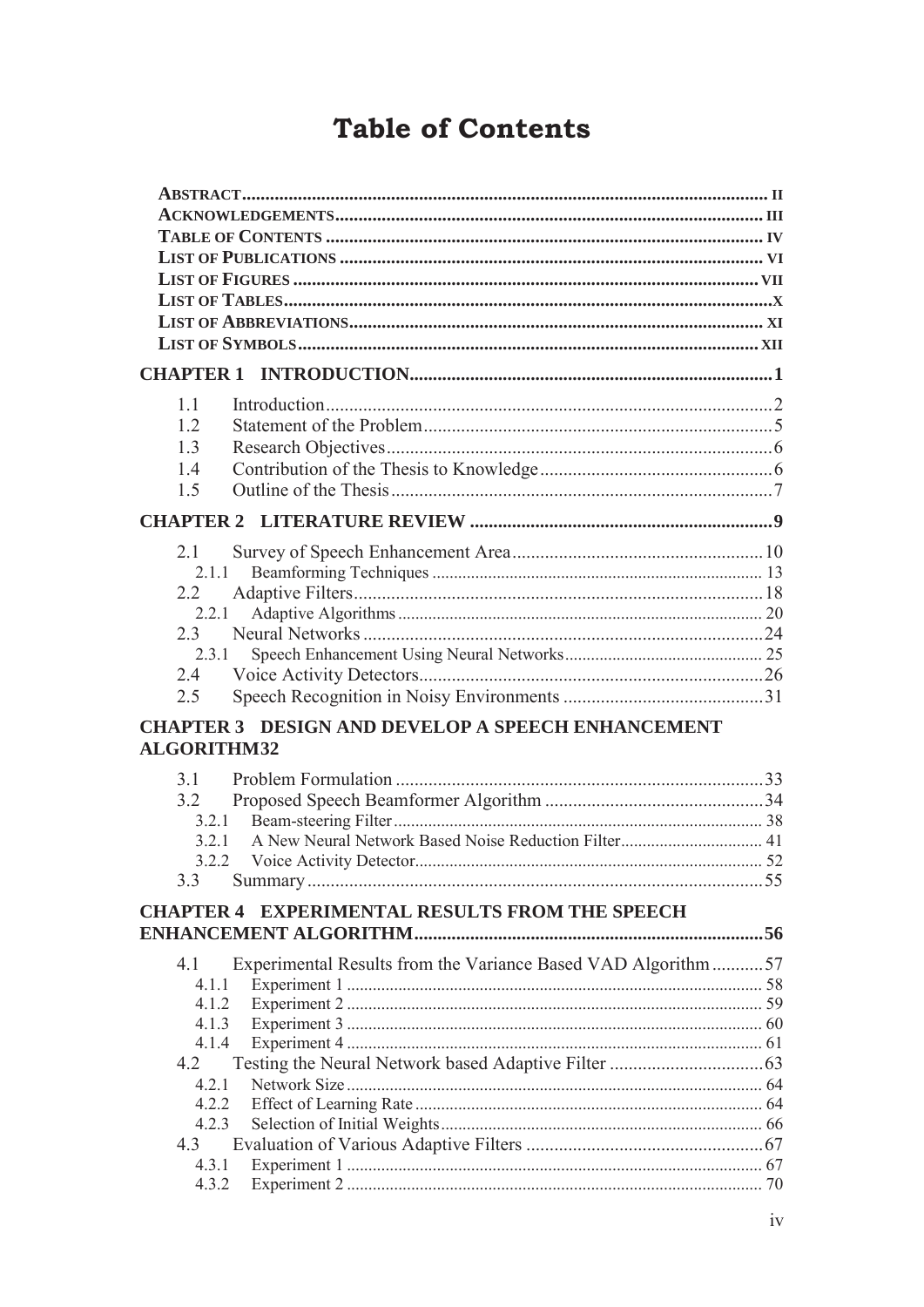| 4.4.1                                                                                                                   |  |
|-------------------------------------------------------------------------------------------------------------------------|--|
| 4.4.2                                                                                                                   |  |
| <b>CHAPTER 5 EVALUATION OF A SPEECH-CONTROLLED</b><br><b>INSTRUMENT WITH THE NEW SPEECH ENHANCEMENT ALGORITHM</b><br>87 |  |
| 5.1                                                                                                                     |  |
| 5.2                                                                                                                     |  |
| 521                                                                                                                     |  |
| 5.2.2                                                                                                                   |  |
| 5.3                                                                                                                     |  |
|                                                                                                                         |  |
| 6.1                                                                                                                     |  |
| 6.2                                                                                                                     |  |
|                                                                                                                         |  |
|                                                                                                                         |  |
|                                                                                                                         |  |
|                                                                                                                         |  |
| APA BASED SGJBF PAPER PRESENTED AT THE M2VIP08 CONFERENCE118                                                            |  |
|                                                                                                                         |  |
|                                                                                                                         |  |
|                                                                                                                         |  |
|                                                                                                                         |  |
|                                                                                                                         |  |
|                                                                                                                         |  |
|                                                                                                                         |  |
| LABVIEW IMPLEMENTATION OF OTHER ADAPTIVE FILTER ALGORITHMS 141                                                          |  |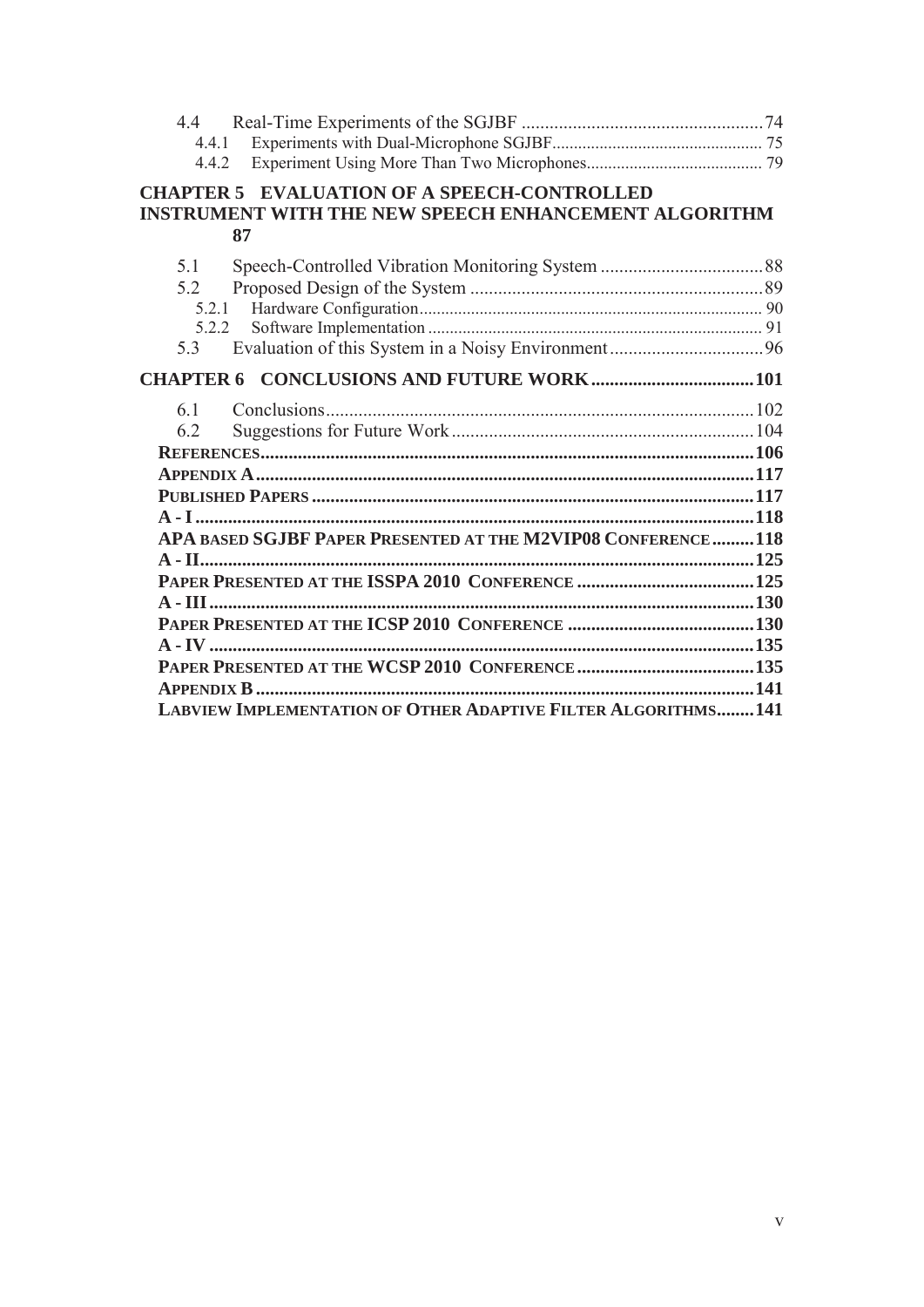#### **List of Publications**

Published conference papers:

- 1. Yoganathan, V., & Moir, T. J. (2010a, 24-28 Oct). Multi-microphone adaptive neural switched Griffiths-Jim beamformer for noise reduction. Paper presented at the 10th IEEE International Conference on Signal Processing (ICSP), Beijing, China.
- 2. Yoganathan, V., & Moir, T. J. (2010b, 21-23 Oct). Speech enhancement using microphone array neural switched Griffiths-Jim beamformer. Paper presented at the International Conference on Wireless Communications and Signal Processing (WCSP), Suzhou, China.
- 3. Yoganathan, V., & Moir, T. J. (2010c, 10-13 May). Speech enhancement using a nonlinear neural switched Griffiths-Jim beamformer. Paper presented at the 10th International Conference on Information Sciences Signal Processing and their Applications (ISSPA), Kuala Lumpur, Malaysia.
- 4. Yoganathan, V., & Moir, T. J. (2008, 2-4 Dec). Switched Griffiths-Jim beamformer using the affine projection algorithm. Paper presented at the 15th International Conference on Mechatronics and Machine Vision in Practice (M2VIP), Auckland, New Zealand.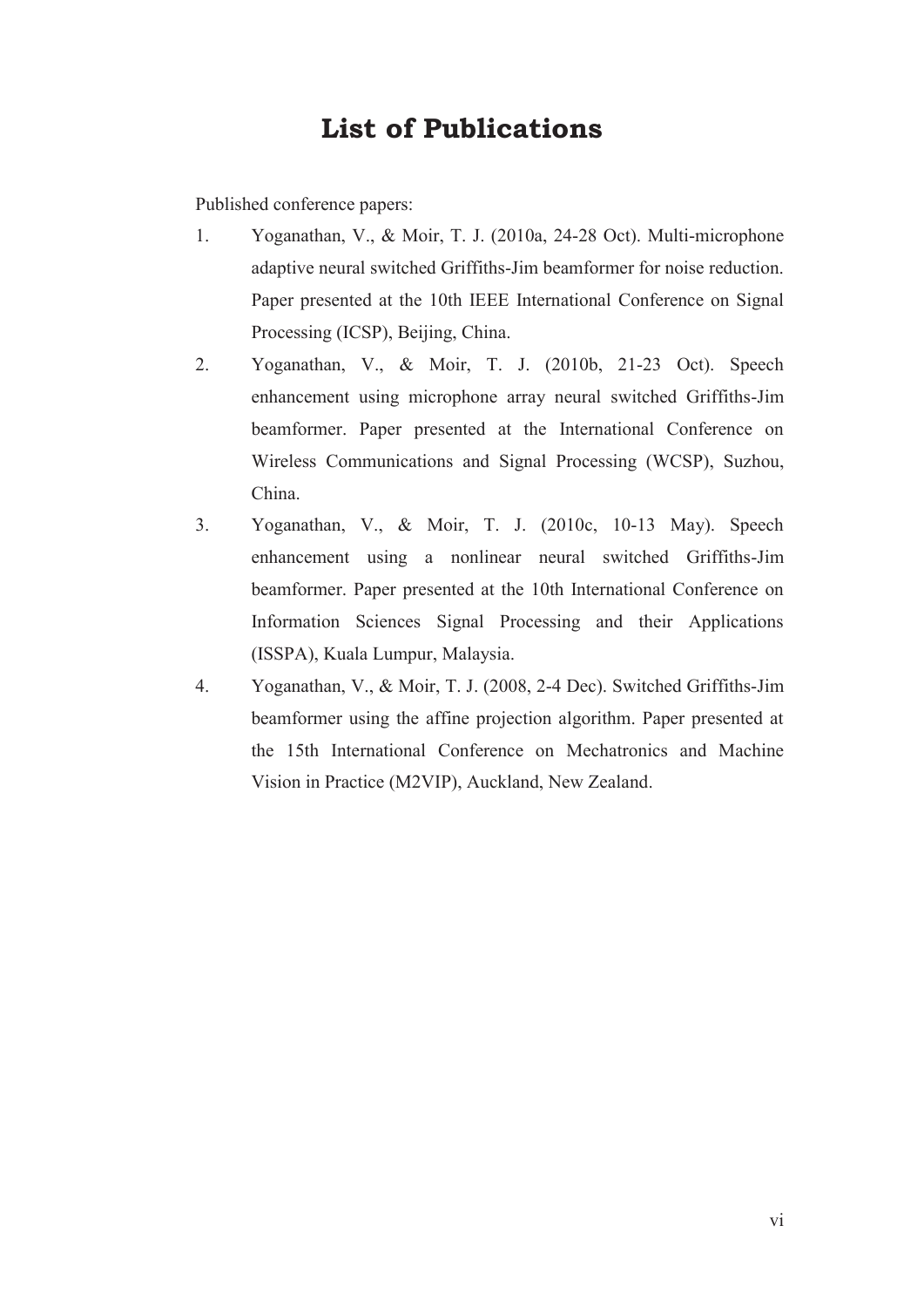## **List of Figures**

| Figure 2.1.  |                                                                      |  |
|--------------|----------------------------------------------------------------------|--|
| Figure 2.2.  |                                                                      |  |
| Figure 2.3.  |                                                                      |  |
| Figure 2.4.  |                                                                      |  |
| Figure 2.5.  |                                                                      |  |
| Figure 2.6.  | Adaptive Filter in Adaptive Noise Cancelling Configuration  19       |  |
| Figure 2.7.  |                                                                      |  |
| Figure 3.1.  |                                                                      |  |
| Figure 3.2.  |                                                                      |  |
| Figure 3.3   | Normalised Least Mean Square Algorithm Structure39                   |  |
| Figure 3.4.  | Implementation of the NLMS Adaptive Filter in the Labview Software   |  |
|              |                                                                      |  |
| Figure 3.5.  | The Direction of the Data Flow in the NN Structure (a) Showing the   |  |
|              |                                                                      |  |
| Figure 3.6.  |                                                                      |  |
| Figure 3.7.  | Fully and Partially Connected Network Structures 45                  |  |
| Figure 3.8.  | Activation Function (a) Hyperbolic Tangent Graph, (b) Its Derivative |  |
|              |                                                                      |  |
| Figure 3.9.  | Non-linear Partially Connected Three-layer FF NN ANC Structure47     |  |
| Figure 3.10. |                                                                      |  |
| Figure 3.11  | Applying the Learning Algorithm in the NN Adaptive Filter Structure  |  |
|              |                                                                      |  |
| Figure 3.12. |                                                                      |  |
| Figure 3.13. |                                                                      |  |
| Figure 3.14. | Overall Process of the Voice Activity Detector Algorithm 54          |  |
| Figure 3.15. |                                                                      |  |
| Figure 4.1.  | Experiment 1 Output Results from the VAD Function 58                 |  |
| Figure 4.2.  |                                                                      |  |
| Figure 4.3.  | Experiment 3 Results from the VAD Function (Threshold Value=0.2)     |  |
|              |                                                                      |  |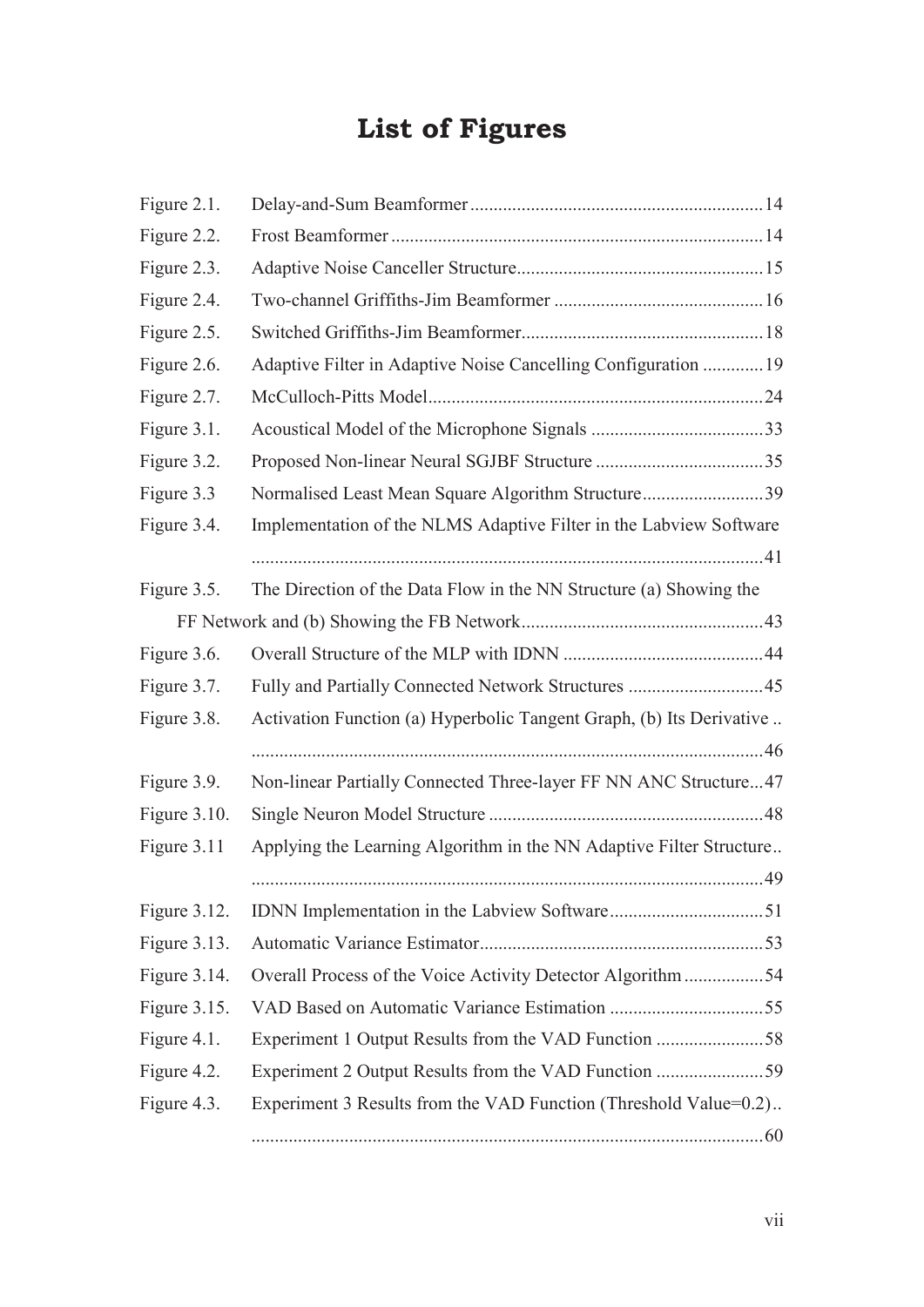| Figure 4.5.<br>Experiment 4 Improved Results (Threshold Gain of 0.0003) 62<br>Figure 4.6.<br>Figure 4.7.<br>Using the Moving Average Algorithm to Detect the Speech for the<br>Figure 4.8.<br>Figure 4.9.<br>Figure $4.10$ .<br>Comparison of MSE Results from the FC and NFC - IDNN Adaptive<br>MSE Comparisons of Different Initial Weight Values (I-10, N-5, LR-<br>Figure $4.11$ .<br>0.5)<br>Experimental Setup Used to Approximate a Certain Linear Transfer<br>Figure $4.12$ .<br>Figure $4.13$ .<br>Figure 4.14. |
|--------------------------------------------------------------------------------------------------------------------------------------------------------------------------------------------------------------------------------------------------------------------------------------------------------------------------------------------------------------------------------------------------------------------------------------------------------------------------------------------------------------------------|
|                                                                                                                                                                                                                                                                                                                                                                                                                                                                                                                          |
|                                                                                                                                                                                                                                                                                                                                                                                                                                                                                                                          |
|                                                                                                                                                                                                                                                                                                                                                                                                                                                                                                                          |
|                                                                                                                                                                                                                                                                                                                                                                                                                                                                                                                          |
|                                                                                                                                                                                                                                                                                                                                                                                                                                                                                                                          |
|                                                                                                                                                                                                                                                                                                                                                                                                                                                                                                                          |
|                                                                                                                                                                                                                                                                                                                                                                                                                                                                                                                          |
|                                                                                                                                                                                                                                                                                                                                                                                                                                                                                                                          |
|                                                                                                                                                                                                                                                                                                                                                                                                                                                                                                                          |
|                                                                                                                                                                                                                                                                                                                                                                                                                                                                                                                          |
|                                                                                                                                                                                                                                                                                                                                                                                                                                                                                                                          |
|                                                                                                                                                                                                                                                                                                                                                                                                                                                                                                                          |
|                                                                                                                                                                                                                                                                                                                                                                                                                                                                                                                          |
|                                                                                                                                                                                                                                                                                                                                                                                                                                                                                                                          |
|                                                                                                                                                                                                                                                                                                                                                                                                                                                                                                                          |
| Comparison of MSE for all the Adaptive Filters (NLMS, NN, APA,<br>Figure 4.15.                                                                                                                                                                                                                                                                                                                                                                                                                                           |
|                                                                                                                                                                                                                                                                                                                                                                                                                                                                                                                          |
| Figure $4.16$ .                                                                                                                                                                                                                                                                                                                                                                                                                                                                                                          |
| Figure 4.17.<br>Experiment 2 Results with a Small Eigenvalue Spread of 1.22 71                                                                                                                                                                                                                                                                                                                                                                                                                                           |
| MSE Comparisons of the Adaptive Filters - LMS, NLMS, NN and<br>Figure 4.18.                                                                                                                                                                                                                                                                                                                                                                                                                                              |
|                                                                                                                                                                                                                                                                                                                                                                                                                                                                                                                          |
| Figure 4.19.                                                                                                                                                                                                                                                                                                                                                                                                                                                                                                             |
| MSE Comparisons of the Adaptive Filters – LMS, NLMS, NN and<br>Figure 4.20.                                                                                                                                                                                                                                                                                                                                                                                                                                              |
|                                                                                                                                                                                                                                                                                                                                                                                                                                                                                                                          |
| Figure 4.21.                                                                                                                                                                                                                                                                                                                                                                                                                                                                                                             |
| Input and Output Signal from the White Noise Interference Experiment<br>Figure 4.22.                                                                                                                                                                                                                                                                                                                                                                                                                                     |
|                                                                                                                                                                                                                                                                                                                                                                                                                                                                                                                          |
| MSE (dB) Comparison of the Dual Microphone NLMS Based SGJBF<br>Figure 4.23.                                                                                                                                                                                                                                                                                                                                                                                                                                              |
|                                                                                                                                                                                                                                                                                                                                                                                                                                                                                                                          |
| Figure 4.24.                                                                                                                                                                                                                                                                                                                                                                                                                                                                                                             |
| N Number of Microphone Neural Switched Griffiths-Jim Beamformer.<br>Figure 4.25.                                                                                                                                                                                                                                                                                                                                                                                                                                         |
|                                                                                                                                                                                                                                                                                                                                                                                                                                                                                                                          |
| Figure 4.26.                                                                                                                                                                                                                                                                                                                                                                                                                                                                                                             |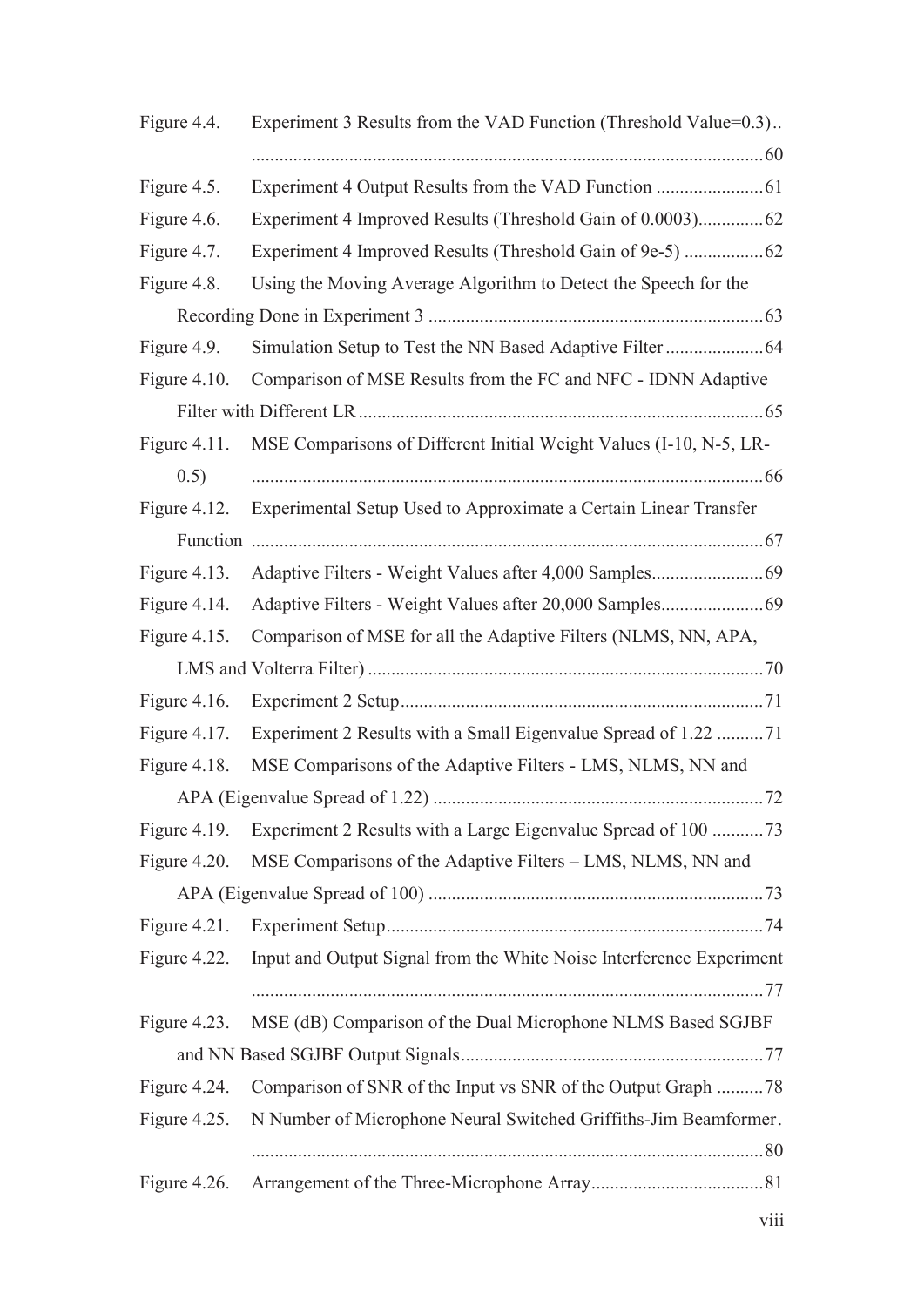| Figure $4.27$ . | (a) Acquired Input Signal (b) Output Signal from the NLMS Based     |  |
|-----------------|---------------------------------------------------------------------|--|
|                 |                                                                     |  |
| Figure 4.28.    | Comparison of the MSE for the Three-Channel NLMS and NN Based       |  |
|                 |                                                                     |  |
| Figure 4.29.    | Shows the Arrangement of the Linear Four-Microphone Array 84        |  |
| Figure $4.30$ . | (a) Acquired Input Signal and VAD Output (b) Output Signal from the |  |
|                 |                                                                     |  |
| Figure $4.31$ . | Comparison of the MSE for the Four-Channel NLMS and NN Based        |  |
|                 |                                                                     |  |
| Figure 5.1.     |                                                                     |  |
| Figure 5.2.     | Hardware Setup of a Distant Talking Speech-Controlled VMS91         |  |
| Figure 5.3.     |                                                                     |  |
| Figure 5.4.     |                                                                     |  |
| Figure 5.5.     | Example of a Grammar File used with the Speech Recognition System   |  |
|                 |                                                                     |  |
| Figure 5.6.     | Labview Implementation of the Data Acquisition of the Vibration     |  |
| Signal          |                                                                     |  |
| Figure 5.7.     |                                                                     |  |
| Figure 5.8.     |                                                                     |  |
| Figure 5.9.     |                                                                     |  |
| Figure $5.10$ . | Input and Output Signal from the Factory Noise Interference         |  |
|                 |                                                                     |  |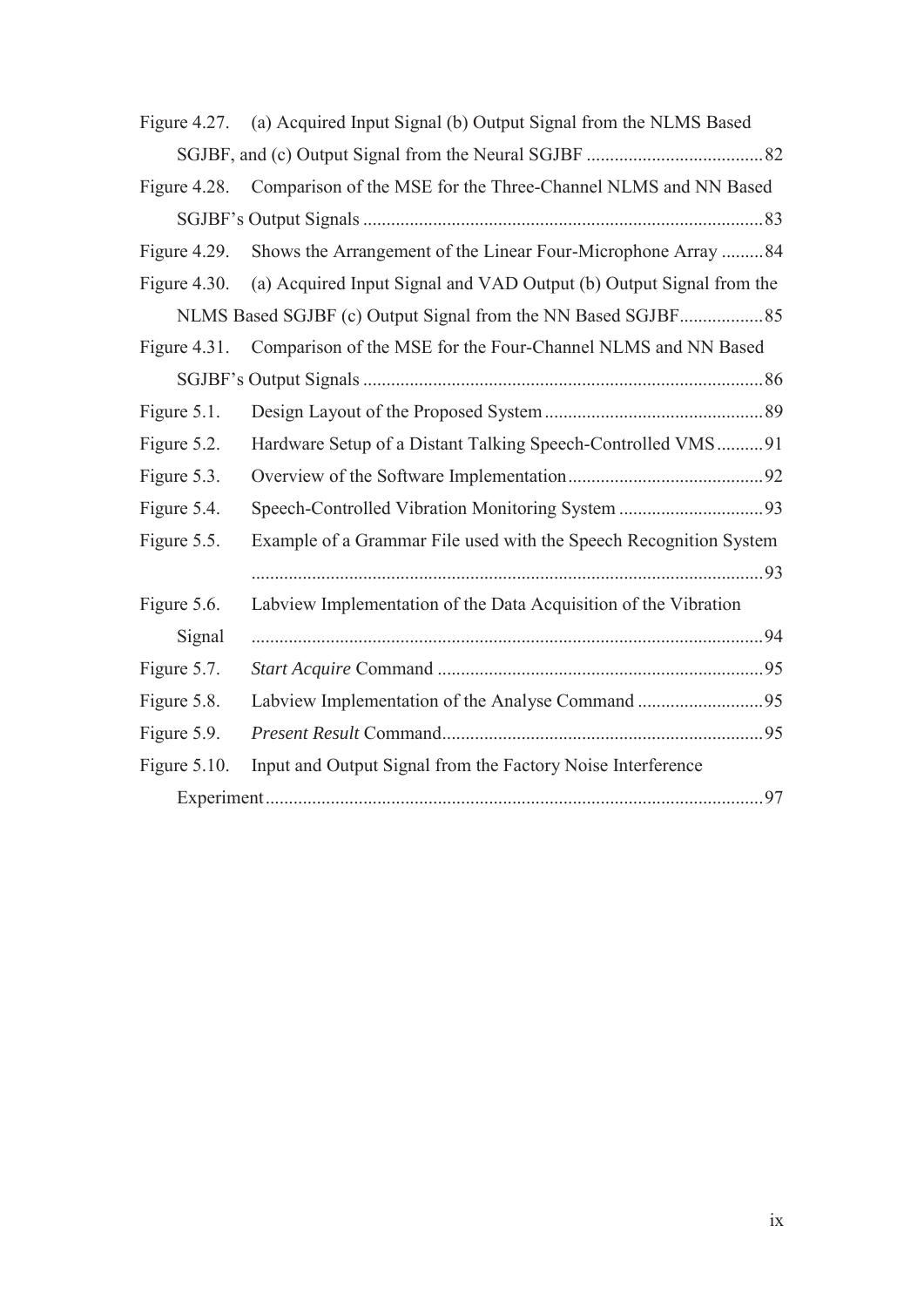## **List of Tables**

| Table 2.1.    |                                                                  |    |
|---------------|------------------------------------------------------------------|----|
| Table 4.1.    |                                                                  |    |
| Table 4.2.    |                                                                  |    |
| Table 4.3.    | Comparison of NN and NLMS GJBF with Different Interferences  79  |    |
| Table 4.4.    | Variables Used for Three-Microphone Beamformer Experiment 81     |    |
| Table 4.5.    | SNR of the Input Signals and the Output Signal from the Three-   |    |
|               |                                                                  |    |
| Table 4.6.    | SNR of the Input Signals and the Output Signal from the Four-    |    |
|               |                                                                  |    |
| Table $5.1$ . | SNR of the Input Signals and the Output Signal from the NLMS and |    |
|               |                                                                  |    |
| Table 5.2.    | Evaluation of the Speech-Controlled VMS with the Speech          |    |
|               |                                                                  |    |
| Table 5.3.    | Evaluation of the Speech-Controlled VMS with the Speech          |    |
|               |                                                                  | 99 |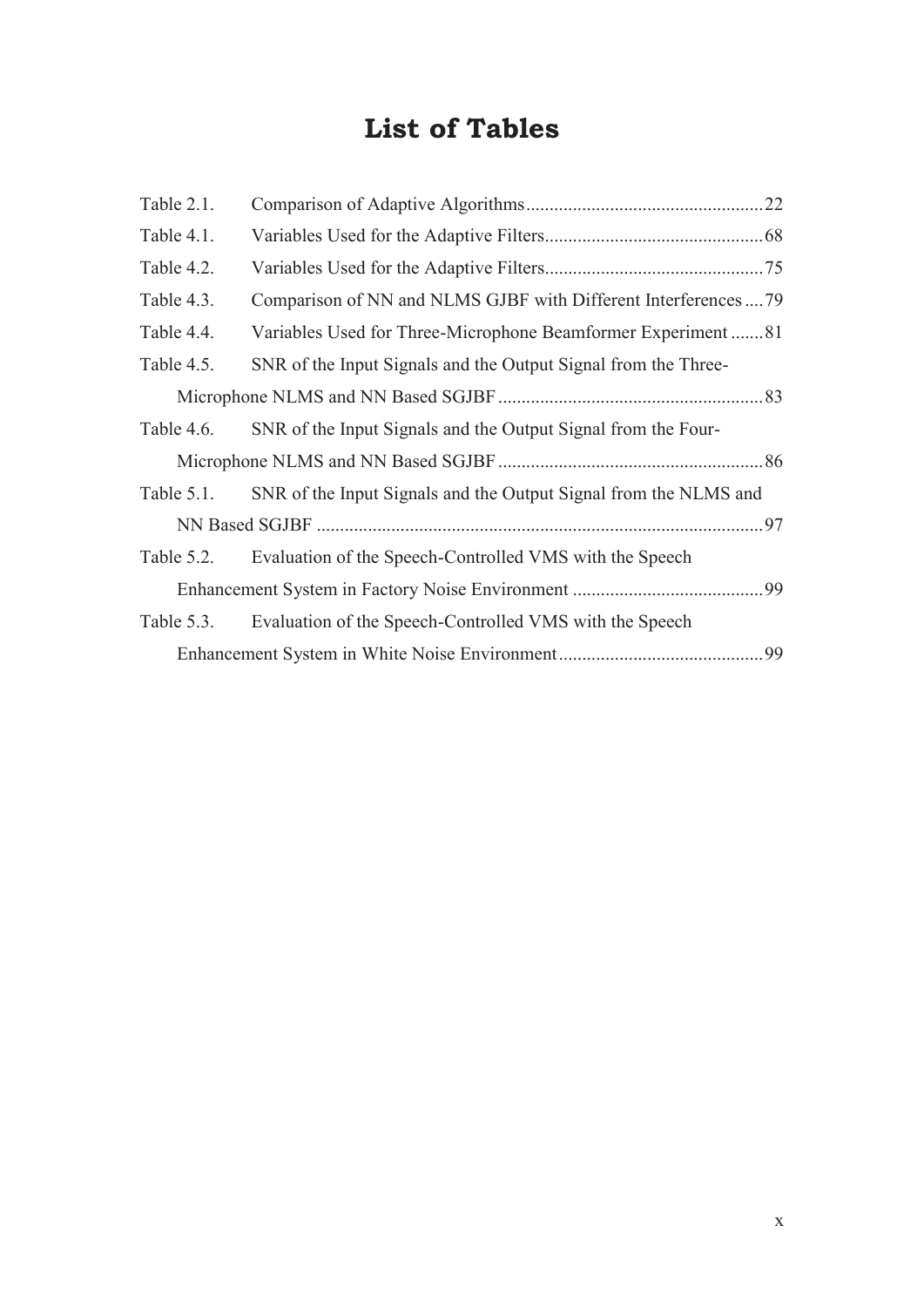## **List of Abbreviations**

| <b>Adaptive Linear Element</b>       |
|--------------------------------------|
| <b>Adaptive Noise Canceller</b>      |
| <b>Artificial Neural Network</b>     |
| Affine Projection Algorithm          |
| Direct Link Library                  |
| Feed-Backward                        |
| <b>Fully Connected</b>               |
| Feed-Forward                         |
| Finite Impulse Response              |
| <b>Generalised Cross Correlation</b> |
| Griffiths-Jim Beamformer             |
| Generalised Sidelobe Canceller       |
| <b>Input Delay Neural Network</b>    |
| <b>Least Mean Squares</b>            |
| Multi-Layer Perceptron               |
| <b>Magnitude Squared Coherence</b>   |
| Mean Square Error                    |
| Non-Fully Connected                  |
| Normalised Least Mean Squares        |
| <b>Neural Network</b>                |
| Recursive Least Square               |
| Software Development Kit             |
| Switched Griffiths-Jim Beamformer    |
| Signal-to-Noise Ratio                |
| <b>Speech Recognition Hit Rate</b>   |
| <b>Time Delay Neural Network</b>     |
| <b>Voice Activity Detector</b>       |
| Vibration Monitoring System          |
|                                      |